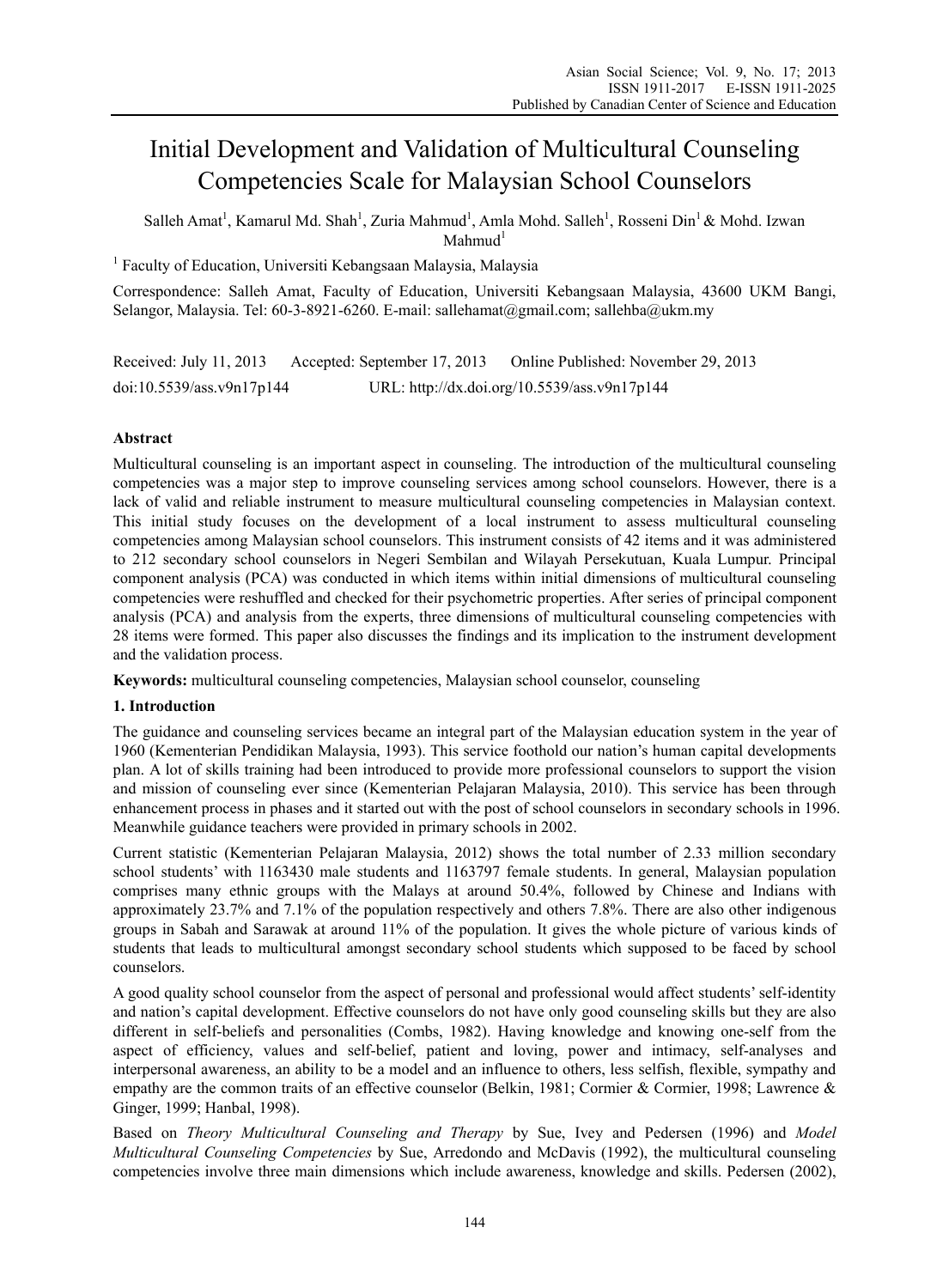Sodowsky (1996) and Contantine & Ladany (2000) had made many research and writings involving multicultural counseling competencies amongst lecturers, trainee counselors and counselors as well as the perceptions of minorities towards the multicultural counseling competencies from the aspect of training, efficiency, practices and counseling etiquette.

According to Ching and Ng (2010), the future of Malaysian's guidance and counseling services depends on the enhancement and active development of the three important aspects; theoretical orientation such as family therapy, multicultural approach, research and clinical trainings that focuses on new findings. Research in multicultural competencies in Malaysia is still in a lower degree compared to research in western countries (Kamarul & Salleh, 2010). The lack of appropriate instruments that suitable for local culture has blazed a trail for researchers to build an instrument that can measure the multicultural counseling competencies.

Result from the literature reviews and interviews from local counseling experts had suggested four main constructs to define the multicultural counseling competencies in Malaysia. In the early stage, four constructs were named as awareness, knowledge, skills and counselor traits. The purpose of this study is to develop and to validate the multicultural counseling competencies scale for Malaysian school counselors. This study has three research questions. The research questions are:

1) Is the sample size adequate to perform principal component analysis (PCA)?

- 2) What are the factors extracted from PCA?
- 3) Are there any overlapping measurements (multicollinearity) among the reshuffle items?

## **2. Method**

## *2.1 Population and Sampling*

This study used purposive sampling to collect the data (Ary et al., 2002; Othman, 2001; Konting, 1993). The samples were school counselors in Negeri Sembilan and Wilayah Persekutuan Kuala Lumpur with the population number of 300 out of 500 school counselors in that states. Two hundred and twenty six (226) school counselors were chosen to meet the sample size determination by Krejcie and Morgan (1970). Samples were chosen and were generalized as the whole population of Malaysian school counselors that had been trained and recognized by the Ministry of Education. However, only 212 questionnaire that were successfully recollected and enough to be analyzed with 42 constructed items (Hair et al., 1998; Hair et al., 1987; Coakes & Steed, 1999).

## *2.2 Instrument*

This instrument had been built to identify the multicultural counseling competencies scale amongst secondary school counselors with the considerations of Malaysian culture and society. It was build based on the theory, literature reviews and interviews with experts in counseling. The procedures in developing this instrument had been used by most researchers to collect the quantitative data from research samples (Jazimin, 2008; Bogdan & Biklen, 2003; Sidek, 2005; Shertzer & Linden, 1979). The final questionnaire that had been distributed to research samples consists of 42 items.

## **3. Results and Discussion**

The aim of the study is to examine the psychometric properties of the developed multicultural counseling competencies instrument. This was established by running the reliability test of the instrument using SPSS 20.0. Principal Component Analysis (PCA) with Varimax rotation was performed to find the underlying dimension of the instrument with minimal loss of information. The extracted factors and factor loadings and component matrix were matched with the conceptual framework derived from theories and literature review. Reliability test and item analysis were also performed to describe the psychometric properties of the instrument.

## *3.1 Sample Adequacy*

Sphericity Barlett was conducted to ensure that all variables have the factorability with high Chi Square value (significant 0.05). Meanwhile, Kaiser-Meyer-Olkin (KMO) was conducted to see the sampling adequacy (Hair et al., 1998). As shown in Table 1, the Bartlett Sphericity Test yielded statistically significant intercorrelation  $\chi^2$  $(861) = 6891.799$ ,  $p = .000$  with an overall MSA of .905, which exceeds the value of .60, indicating that the study had fulfilled the sampling adequacy requirement for factor analysis. Hair et al. (1998) also noted that PCA requires partial correlation between items to be more than 0.7.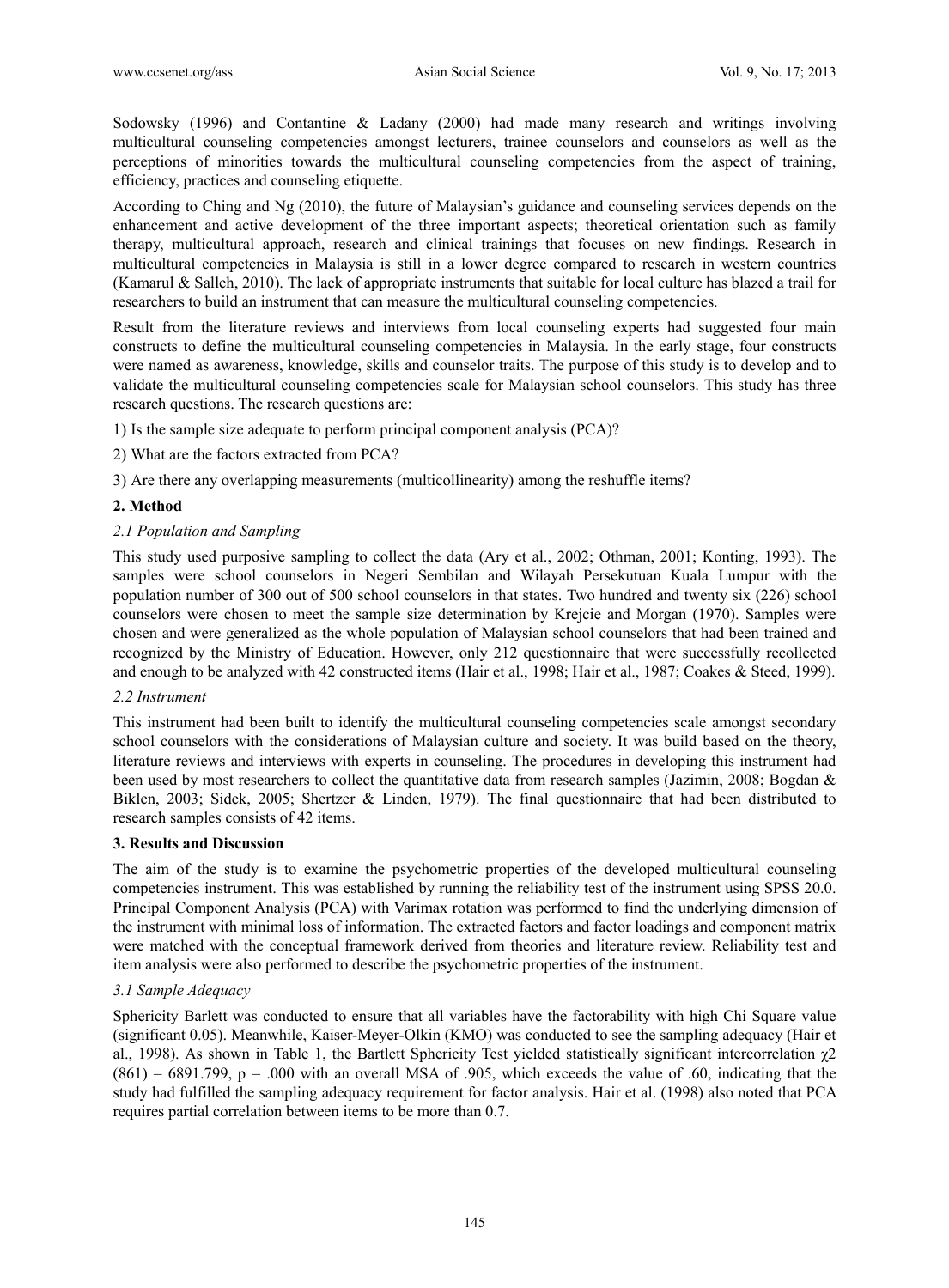| Table 1. ISBN 2018 Darticles test     |                               |     |      |  |  |
|---------------------------------------|-------------------------------|-----|------|--|--|
| Kaiser-Meyer-Olkin                    | Bartlett's Test of Sphericity |     |      |  |  |
| Sampling<br>of<br>Measure<br>Adequacy | Approx. Chi-Square            | df  | Sig. |  |  |
| .905                                  | 6891.799                      | 861 | .000 |  |  |

#### Table 1. KMO and Bartlett's test

Table 1 shows the KMO to answer the first research question "Is the sample size adequate to perform principle component analysis?" To conduct PCA, the minimum value of KMO must not less than .50 and a significant value of  $\leq 0.05$  (Field 2005) is required. By mapping these requirements to the output of the analysis, it could be concluded that the multicultural counseling competencies questionnaire met the first requirement for the implementation of PCA. Respectively, the anti-image correlation values of the developed items are greater than 0.7.

## *3.2 Structuring Factors Using Principal Component Analysis*

This instrument had been through the factor analysis process to choose exact items for each construct. Varimax Rotation was done to validate the constructed items as well as to see the respective group item for each construct. Through the analysis, the actual numbers of the construct had been determined. In factor loading, practical significance value of 0.40 is required (Coakes & Steed, 1999; Hair et al., 1998).

Table 2 shows the total variance explained. Only a total initial eigenvalues of above 1.0 or cumulative value above 60% was considered (Field, 2005). For the multicultural counseling competencies questionnaire, there were 8 values greater than 1.0. Thus, researchers conclude that there are 8 constructs in this questionnaire with cumulative value greater than 60% that is 69.25%. Besides total variance explained, the scree plot as shown in Figure 1 can also be used to determine the number of constructs. In this case, the scree plot shows only 3 constructs within the multicultural counseling competencies questionnaire. The scree plot supports the theories used in this study claiming that there are three principal factors that could be used to determine the competencies of multicultural counseling among the school counselors.

| <b>Total Variance Explained</b> |                     |                    |                    |                                               |                    |                             |                                      |                      |            |
|---------------------------------|---------------------|--------------------|--------------------|-----------------------------------------------|--------------------|-----------------------------|--------------------------------------|----------------------|------------|
|                                 | Initial Eigenvalues |                    |                    | <b>Extraction Sums of Squared</b><br>Loadings |                    |                             | Rotation Sums of Squared<br>Loadings |                      |            |
| Component                       | Total               | $%$ of<br>Variance | Cumulative % Total |                                               | $%$ of<br>Variance | Cumulative<br>$\frac{0}{0}$ | Total                                | $%$ of<br>Variance % | Cumulative |
| $\mathbf{1}$                    | 14.376              | 34.228             | 34.228             | 14.376                                        | 34.228             | 34.228                      | 9.713                                | 23.126               | 23.126     |
| 2                               | 5.079               | 12.092             | 46.320             | 5.079                                         | 12.092             | 46.320                      | 5.752                                | 13.694               | 36.821     |
| 3                               | 3.206               | 7.634              | 53.954             | 3.206                                         | 7.634              | 53.954                      | 4.194                                | 9.985                | 46.806     |
| 4                               | 1.588               | 3.782              | 57.736             | 1.588                                         | 3.782              | 57.736                      | 2.823                                | 6.721                | 53.527     |
| 5                               | 1.343               | 3.197              | 60.932             | 1.343                                         | 3.197              | 60.932                      | 1.985                                | 4.727                | 58.254     |
| 6                               | 1.217               | 2.898              | 63.830             | 1.217                                         | 2.898              | 63.830                      | 1.977                                | 4.708                | 62.962     |
| 7                               | 1.170               | 2.786              | 66.616             | 1.170                                         | 2.786              | 66.616                      | 1.462                                | 3.480                | 66.442     |
| 8                               | 1.106               | 2.634              | 69.250             | 1.106                                         | 2.634              | 69.250                      | 1.179                                | 2.808                | 69.250     |
| 9                               | .997                | 2.373              | 71.623             |                                               |                    |                             |                                      |                      |            |
| 10                              | .947                | 2.254              | 73.877             |                                               |                    |                             |                                      |                      |            |
| 11                              | .847                | 2.017              | 75.894             |                                               |                    |                             |                                      |                      |            |
| 12                              | .754                | 1.796              | 77.690             |                                               |                    |                             |                                      |                      |            |
| 13                              | .724                | 1.725              | 79.415             |                                               |                    |                             |                                      |                      |            |
| 14                              | .676                | 1.611              | 81.025             |                                               |                    |                             |                                      |                      |            |

## Table 2. Total variation that can be determined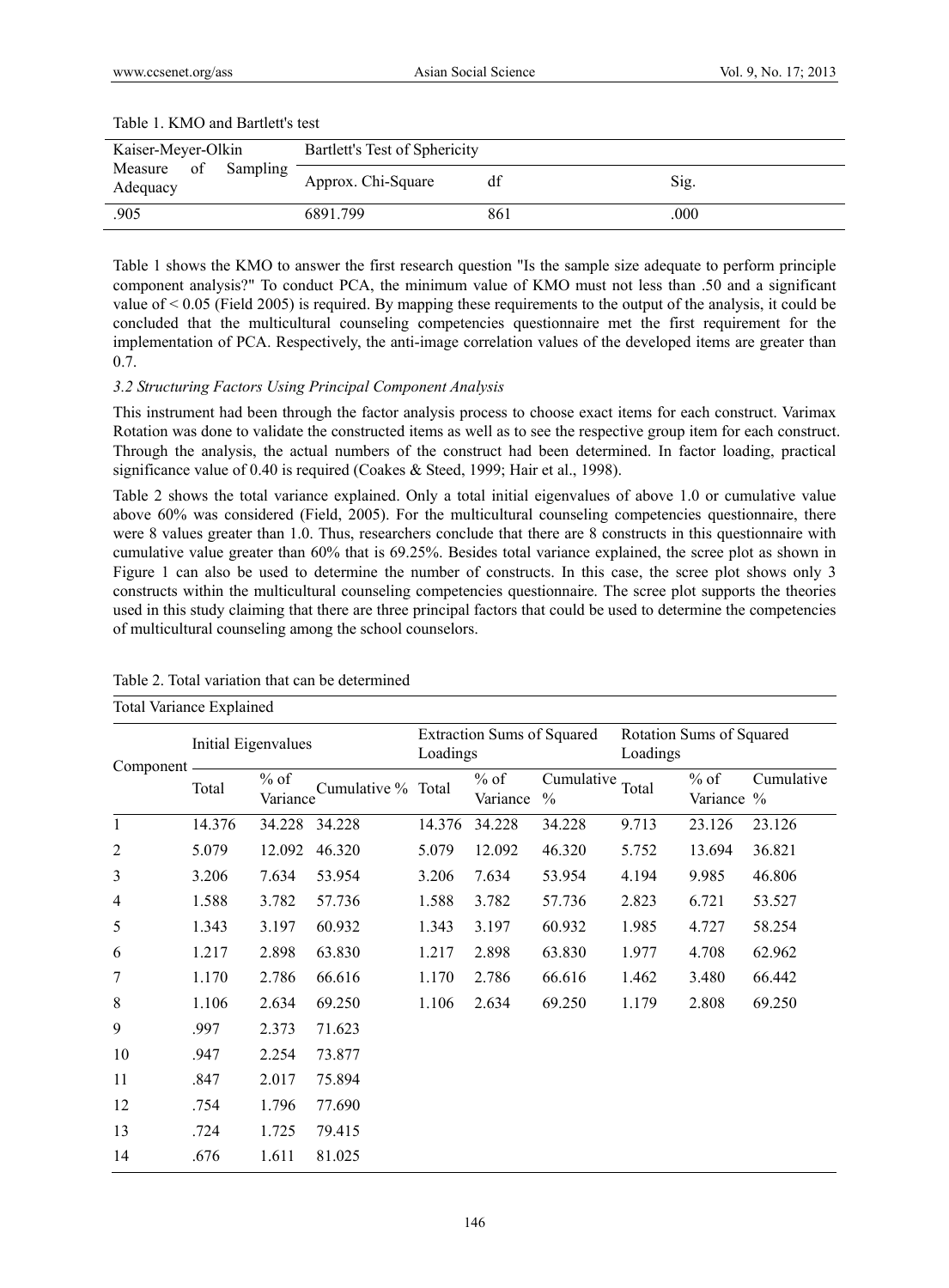| Total variance Explanicu |                     |         |                             |                                               |                     |                                   |                                      |                       |            |
|--------------------------|---------------------|---------|-----------------------------|-----------------------------------------------|---------------------|-----------------------------------|--------------------------------------|-----------------------|------------|
| Component -              | Initial Eigenvalues |         |                             | <b>Extraction Sums of Squared</b><br>Loadings |                     |                                   | Rotation Sums of Squared<br>Loadings |                       |            |
|                          | Total               | $\%$ of | Variance Cumulative % Total |                                               | $\%$ of<br>Variance | Cumulative Total<br>$\frac{0}{0}$ |                                      | $\%$ of<br>Variance % | Cumulative |
| 15                       | .643                | 1.530   | 82.555                      |                                               |                     |                                   |                                      |                       |            |
| 16                       | .597                | 1.423   | 83.978                      |                                               |                     |                                   |                                      |                       |            |
| 17                       | .541                | 1.289   | 85.267                      |                                               |                     |                                   |                                      |                       |            |
| 18                       | .524                | 1.248   | 86.515                      |                                               |                     |                                   |                                      |                       |            |
| 19                       | .488                | 1.162   | 87.677                      |                                               |                     |                                   |                                      |                       |            |
| $20\,$                   | .447                | 1.064   | 88.741                      |                                               |                     |                                   |                                      |                       |            |
| 21                       | .429                | 1.021   | 89.762                      |                                               |                     |                                   |                                      |                       |            |
| 22                       | .385                | .918    | 90.680                      |                                               |                     |                                   |                                      |                       |            |
| 23                       | .365                | .870    | 91.549                      |                                               |                     |                                   |                                      |                       |            |
| 24                       | .335                | .798    | 92.348                      |                                               |                     |                                   |                                      |                       |            |
| 25                       | .313                | .746    | 93.094                      |                                               |                     |                                   |                                      |                       |            |
| 26                       | .296                | .705    | 93.799                      |                                               |                     |                                   |                                      |                       |            |
| 27                       | .278                | .662    | 94.461                      |                                               |                     |                                   |                                      |                       |            |
| 28                       | .266                | .633    | 95.094                      |                                               |                     |                                   |                                      |                       |            |
| 29                       | .236                | .562    | 95.656                      |                                               |                     |                                   |                                      |                       |            |
| $30\,$                   | .225                | .537    | 96.193                      |                                               |                     |                                   |                                      |                       |            |
| 31                       | .208                | .494    | 96.687                      |                                               |                     |                                   |                                      |                       |            |
| 32                       | .199                | .473    | 97.160                      |                                               |                     |                                   |                                      |                       |            |
| 33                       | .179                | .426    | 97.587                      |                                               |                     |                                   |                                      |                       |            |
| 34                       | .168                | .400    | 97.987                      |                                               |                     |                                   |                                      |                       |            |
| 35                       | .152                | .361    | 98.348                      |                                               |                     |                                   |                                      |                       |            |
| 36                       | .146                | .347    | 98.696                      |                                               |                     |                                   |                                      |                       |            |
| 37                       | .120                | .287    | 98.982                      |                                               |                     |                                   |                                      |                       |            |
| 38                       | $.108\,$            | .257    | 99.239                      |                                               |                     |                                   |                                      |                       |            |
| 39                       | .098                | .233    | 99.473                      |                                               |                     |                                   |                                      |                       |            |
| 40                       | .091                | .217    | 99.690                      |                                               |                     |                                   |                                      |                       |            |
| 41                       | .068                | .162    | 99.851                      |                                               |                     |                                   |                                      |                       |            |
| 42                       | .062                | .149    | 100.000                     |                                               |                     |                                   |                                      |                       |            |

Total Variance Explained

Extraction Method: Principal Component Analysis.

147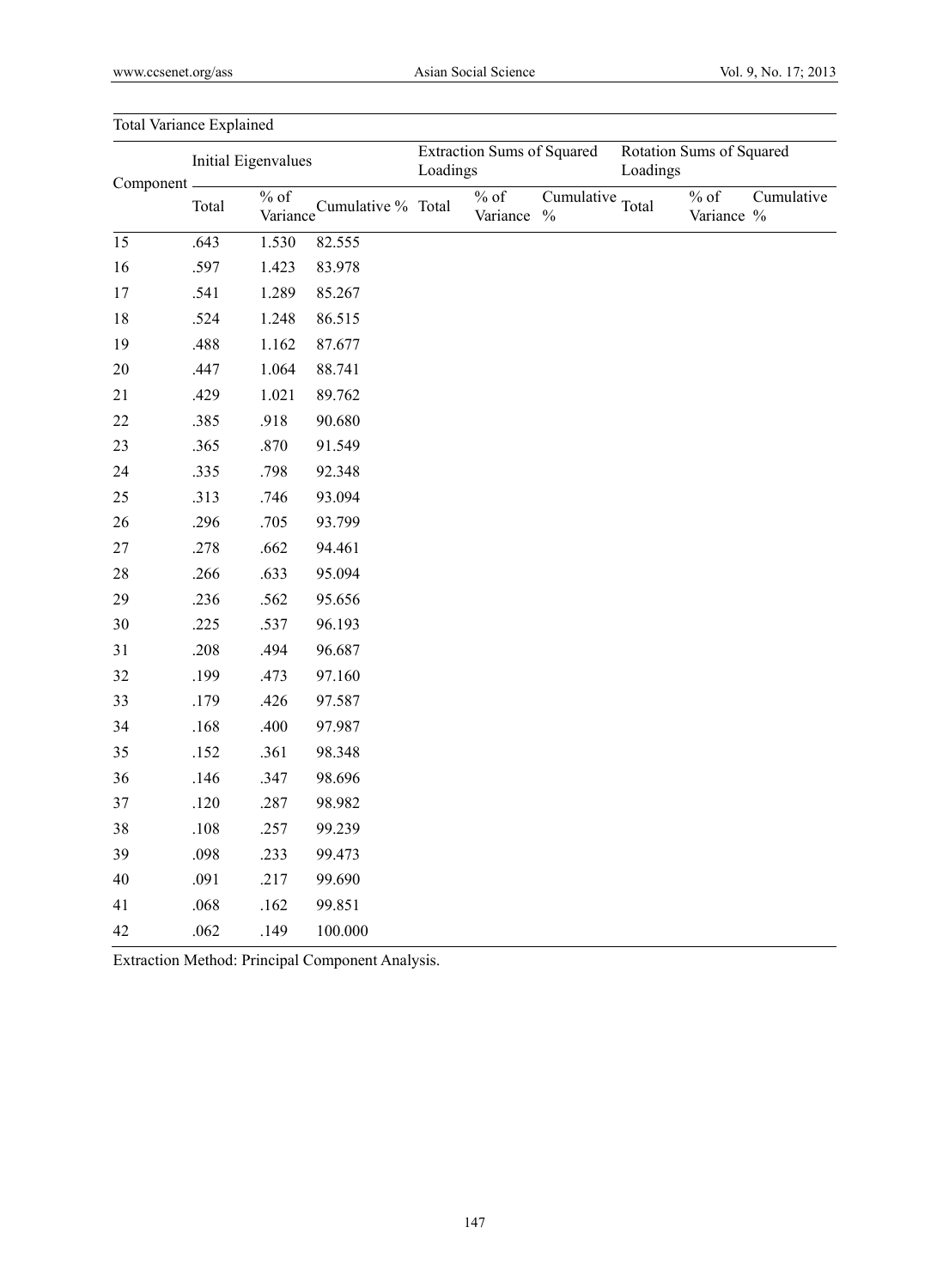

Figure 1. Determination of total factor using the scree plot

#### *3.3 Overlapping Measurement (Multicollinearity)*

A series of PCA was carried out to identify items that fit in a specific component. Analysis by rotated component matrix table stipulates that only values which have the capacity or loading of .40 and above will be accepted as items for the respective construct. The first extraction method using principal component analysis by Varimax with Kaiser Normalization rotation method converged in 10 iterations yielding 8 factors. After careful considerations, overlapping items were properly examined where some items were selected for certain constructs and some were discarded. These overlapping items indicated the existence of multicollinearity.

At first, overlapping items which discarded were items no 13, 14, 16, 17, 21 and 27. Meanwhile, item no 25 that did not have the factor loading .40 was discarded too. There were no more overlapping items after three times PCA were done. However, 7 components were still yielded. Three components (component 1, 2 and 3) were apparently represented by specific items. Meanwhile the other four components were represented by one to three items.

Based on the expert judgment, component 6 and 7 which represented by one item was discarded. After that, items in component 4 and 5 were evaluated. Items in component 4 (items no 10, 11 and 12) and component 5 (item no 18 and 19) were actually had been represented by items in component 1, 2 and 3. Based on theories and interviews with the experts, researchers agreed that three components can be determined from the analyses. Thus, items in component 4 and 5 had been discarded. In conclusion seven items were finally discarded. Table 3 and 4 shows the last two results of the analysis which eight original components have been trimmed down to 3 components or factors.

Overlapping items show that the respective items, measure more than one construct. Thus analysis and evaluation of the items were made to determine where the respective items belonged to, in addition to take into account the value of the items that were loaded on both constructs. This process was intended to elicit answer for the third research question-"Is there overlapping measurements (multicollinearity) among the items that measure the multicultural counseling competencies"? Based on the rotated component matrix, it could be concluded that the multicultural counseling competencies instrument contained multicollinear items that were cross loading with other constructs at the beginning.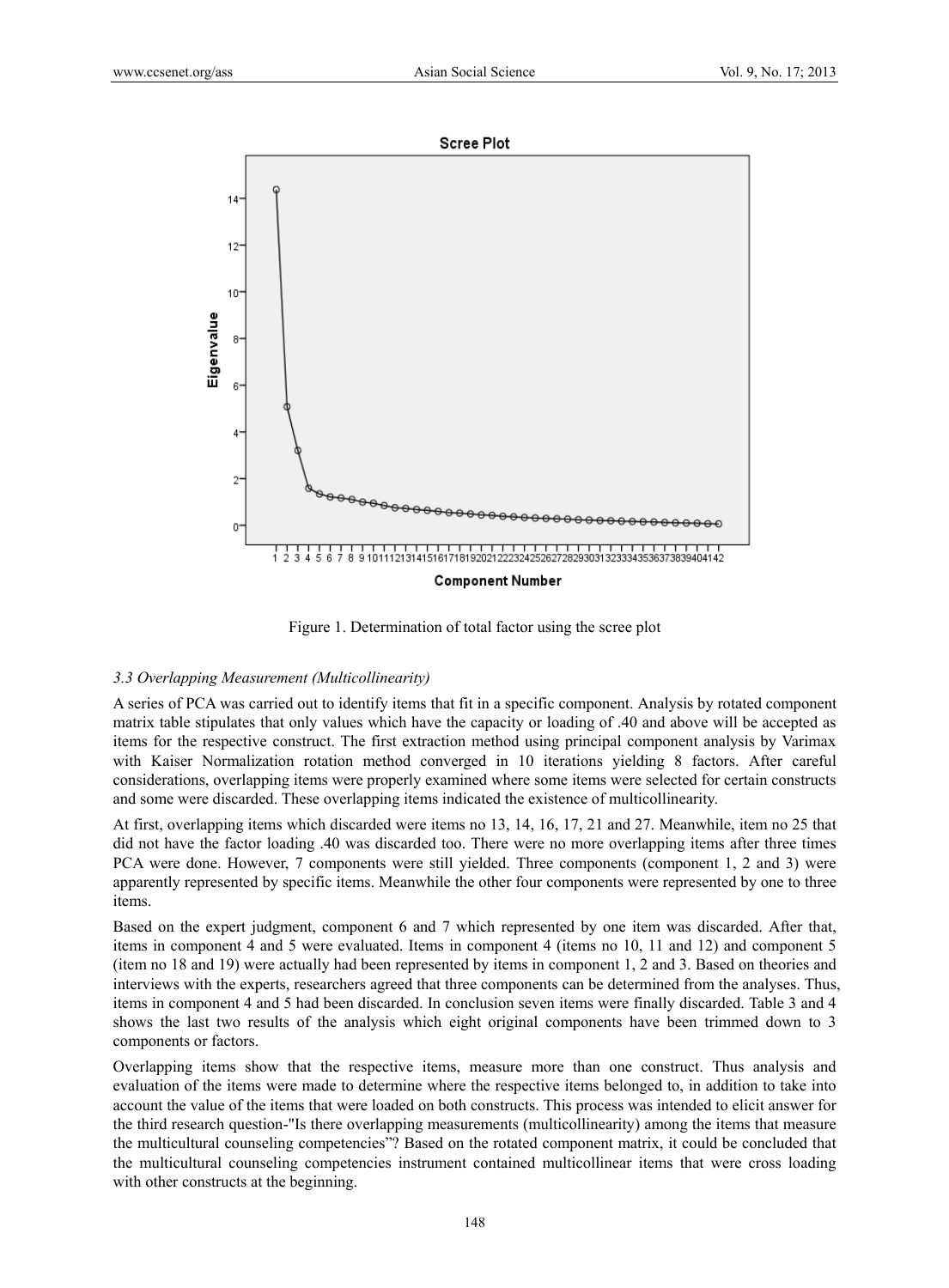| Rotated Component Matrix <sup>a</sup> |                |                |                         |                |                |            |                |
|---------------------------------------|----------------|----------------|-------------------------|----------------|----------------|------------|----------------|
|                                       | Component      |                |                         |                |                |            |                |
|                                       | $\overline{1}$ | $\overline{2}$ | $\overline{\mathbf{3}}$ | $\overline{4}$ | $\overline{5}$ | $\sqrt{6}$ | $\overline{7}$ |
| $\overline{S34}$                      | .888           |                |                         |                |                |            |                |
| S33                                   | $.876\,$       |                |                         |                |                |            |                |
| S36                                   | .863           |                |                         |                |                |            |                |
| S31                                   | $.861\,$       |                |                         |                |                |            |                |
| S37                                   | .858           |                |                         |                |                |            |                |
| S32                                   | $.817\,$       |                |                         |                |                |            |                |
| $\verb S35 $                          | $.780\,$       |                |                         |                |                |            |                |
| S30                                   | .774           |                |                         |                |                |            |                |
| S <sub>24</sub>                       | .732           |                |                         |                |                |            |                |
| S <sub>26</sub>                       | .689           |                |                         |                |                |            |                |
| ${\bf S20}$                           | .683           |                |                         |                |                |            |                |
| $\ensuremath{\mathrm{S22}}$           | .666           |                |                         |                |                |            |                |
| S15                                   | .596           |                |                         |                |                |            |                |
| $\mathbf{S9}$                         | .429           |                |                         |                |                |            |                |
| $\ensuremath{\mathrm{S5}}$            |                | $.884\,$       |                         |                |                |            |                |
| ${\rm S6}$                            |                | .852           |                         |                |                |            |                |
| $\mathbf{S3}$                         |                | .846           |                         |                |                |            |                |
| $\mathbf{S}7$                         |                | .837           |                         |                |                |            |                |
| $\rm S2$                              |                | .815           |                         |                |                |            |                |
| ${\bf S8}$                            |                | .784           |                         |                |                |            |                |
| $\rm S1$                              |                | .764           |                         |                |                |            |                |
| $\ensuremath{\mathrm{S4}}$            |                | .657           |                         |                |                |            |                |
| S39                                   |                |                | .773                    |                |                |            |                |
| S40                                   |                |                | .760                    |                |                |            |                |
| S41                                   |                |                | .739                    |                |                |            |                |
| S38                                   |                |                | .737                    |                |                |            |                |
| S42                                   |                |                | $.686$                  |                |                |            |                |
| $\mathbf{S28}$                        |                |                | .486                    |                |                |            |                |
| S11                                   |                |                |                         | .752           |                |            |                |
| $\rm S12$                             |                |                |                         | .722           |                |            |                |
| ${\bf S10}$                           |                |                |                         | $.520\,$       |                |            |                |
| S19                                   |                |                |                         |                | .809           |            |                |
| $\mathbf{S}18$                        |                |                |                         |                | .645           |            |                |
| S <sub>2</sub> 3                      |                |                |                         |                |                | .859       |                |
| S <sub>29</sub>                       |                |                |                         |                |                |            | .733           |

|  |  |  | Table 3. Structuring factors using rotated component matrix |  |
|--|--|--|-------------------------------------------------------------|--|
|  |  |  |                                                             |  |

Extraction Method: Principal Component Analysis.

Rotation Method: Varimax with Kaiser Normalization.

a. Rotation converged in 7 iterations.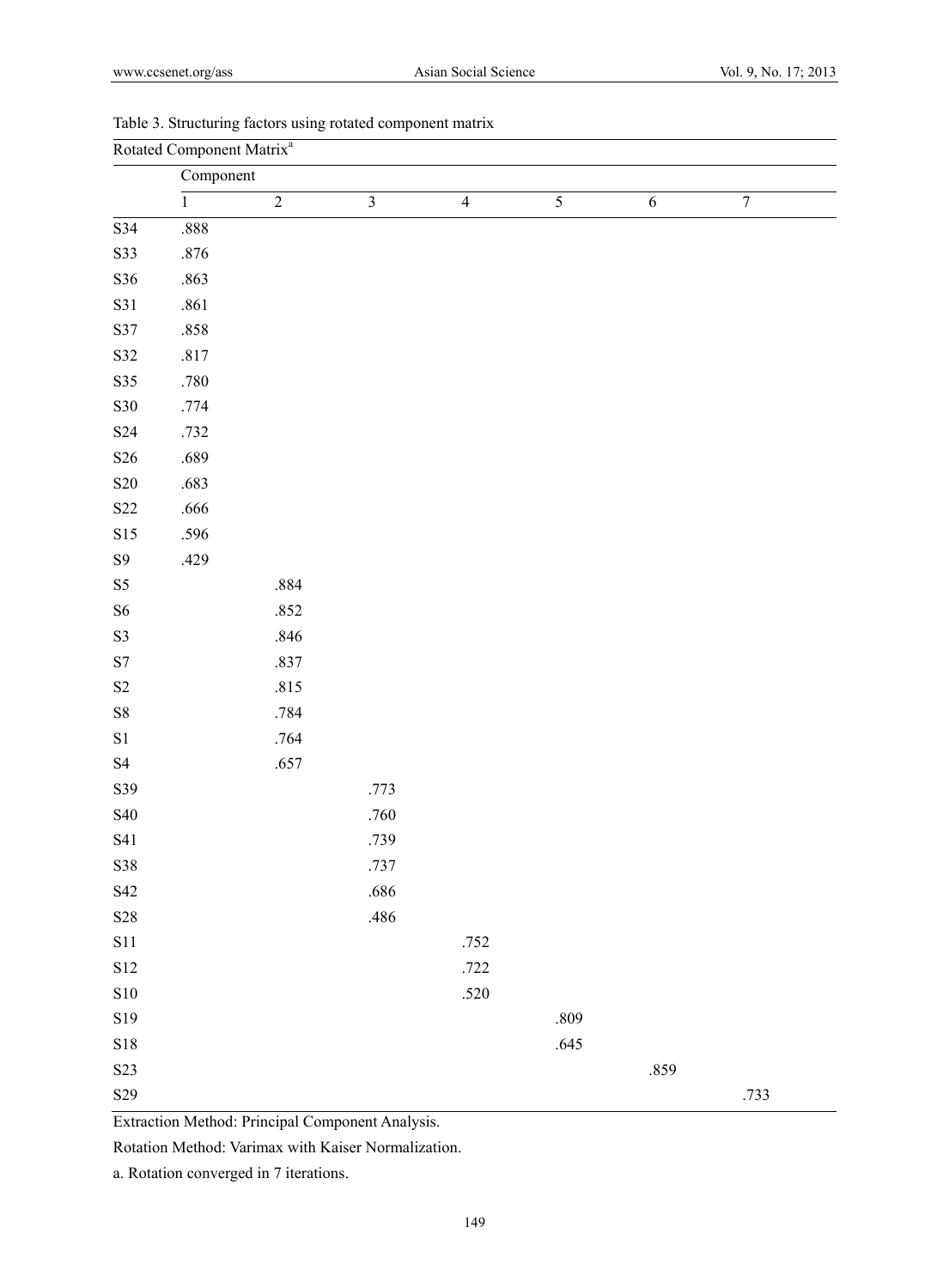| Rotated Component Matrix    |                |                |                         |  |  |  |
|-----------------------------|----------------|----------------|-------------------------|--|--|--|
|                             | Component      |                |                         |  |  |  |
|                             | $\overline{1}$ | $\overline{2}$ | $\overline{\mathbf{3}}$ |  |  |  |
| S34                         | .888           |                |                         |  |  |  |
| S33                         | $.876\,$       |                |                         |  |  |  |
| S36                         | .863           |                |                         |  |  |  |
| S31                         | .861           |                |                         |  |  |  |
| S37                         | .858           |                |                         |  |  |  |
| S32                         | $.817\,$       |                |                         |  |  |  |
| S35                         | $.780\,$       |                |                         |  |  |  |
| S30                         | .774           |                |                         |  |  |  |
| S <sub>24</sub>             | .732           |                |                         |  |  |  |
| $\ensuremath{\mathrm{S26}}$ | .689           |                |                         |  |  |  |
| $\boldsymbol{\mathrm{S20}}$ | .683           |                |                         |  |  |  |
| S <sub>22</sub>             | .666           |                |                         |  |  |  |
| S15                         | .596           |                |                         |  |  |  |
| ${\bf S9}$                  | .429           |                |                         |  |  |  |
| $\ensuremath{\mathrm{S5}}$  |                | .884           |                         |  |  |  |
| ${\rm S6}$                  |                | .852           |                         |  |  |  |
| $\mathbf{S3}$               |                | .846           |                         |  |  |  |
| $\ensuremath{\mathrm{S7}}$  |                | .837           |                         |  |  |  |
| $\rm S2$                    |                | .815           |                         |  |  |  |
| ${\bf S8}$                  |                | .784           |                         |  |  |  |
| $\rm S1$                    |                | .764           |                         |  |  |  |
| $\ensuremath{\mathrm{S4}}$  |                | .657           |                         |  |  |  |
| S39                         |                |                |                         |  |  |  |
| S40                         |                |                | .773                    |  |  |  |
| S41                         |                |                | .760                    |  |  |  |
| S38                         |                |                | .739                    |  |  |  |
| S42                         |                |                | .737                    |  |  |  |
| $\ensuremath{\mathrm{S28}}$ |                |                | .686                    |  |  |  |
|                             |                |                | .486                    |  |  |  |

# Table 4. Structuring factors using rotated component matrix

Based on the theory and discussion with the research team, these factors were subsequently named as (i) awareness, (ii) knowledge, and (iii) skills. Constructs of the counselor characteristics that had been proposed in the early discussion had been respectively represented by items in component 1, 2 and 3. This questionnaire also has the three main constructs which parallel with multicultural counseling competencies theory. Table 5 summarizes the total item and items that represent each construct.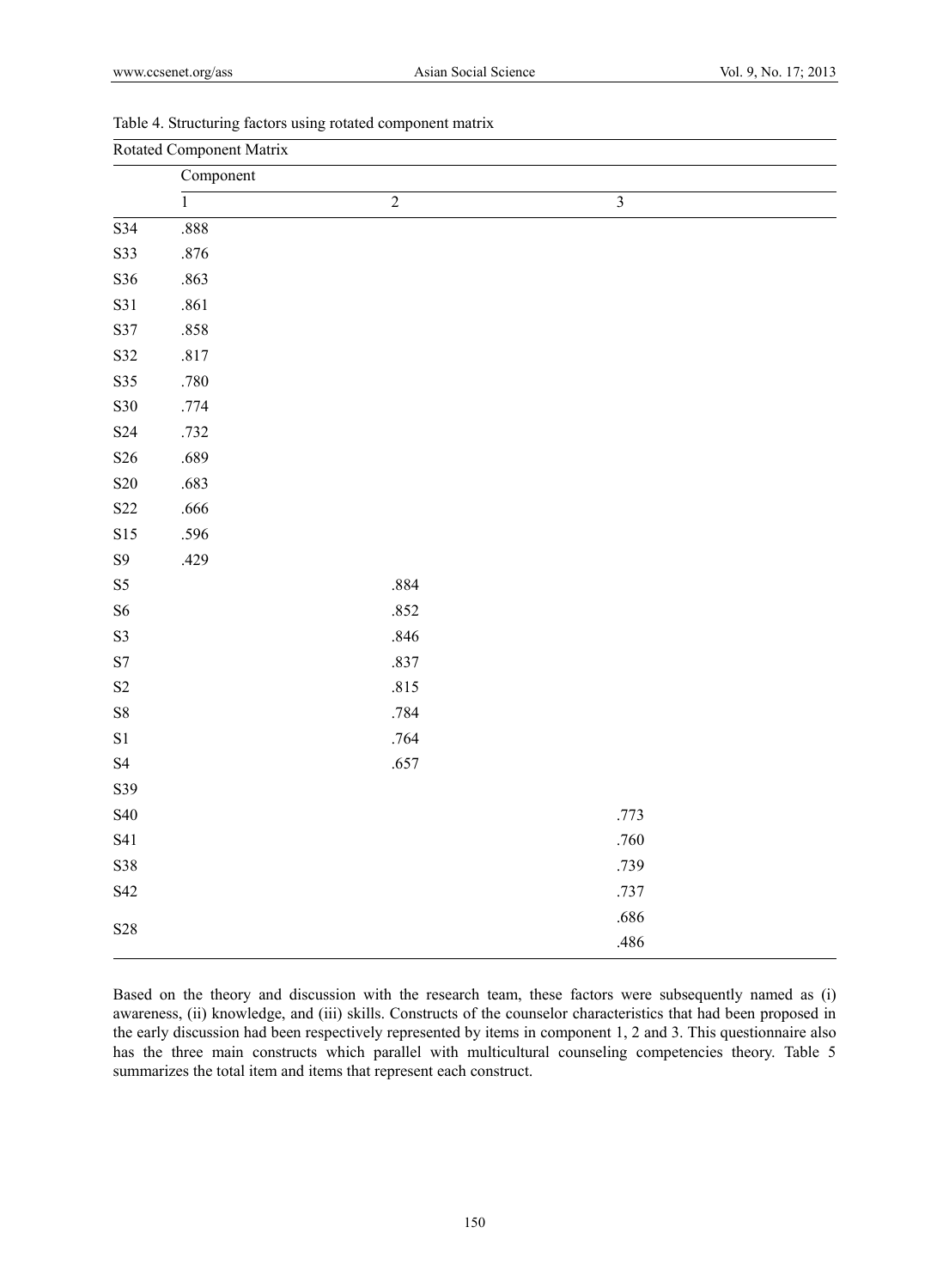| Construct  | Item                                                                   | Total Item |
|------------|------------------------------------------------------------------------|------------|
| Awareness  | S5, S6, S3, S2, S7, S8, S1, S4                                         | 8          |
| Knowledge  | S34, S33, S36, S31, S37, S32, S35,<br>S30, S24, S26, S20, S22, S15, S9 | 14         |
| Skills     | S39, S40, S41, S38, S42, S28                                           | 6          |
| Total Item |                                                                        | 28         |

#### Table 5. Summary of constructs

#### **4. Conclusion**

As one of the initials research, this study had successfully identified three main domains in multicultural counseling competencies for Malaysian school counselors. The research findings also reveal the suggested aspects that a counselor must have in order to become a competent counselor. According to the experts' judgment and counselors, the multicultural counseling competencies in Malaysian cultural context are the awareness, knowledge and skills. From the findings, in-depth research needs to be done in order to identify constructs that lead to multicultural counseling competencies, based on the local culture. More specific instruments are needed especially the constructed items to measure whether it really represents the constructs of multicultural counseling competencies. The developed questionnaire must be used in larger population and the reliability test should be rerun. This 28 items questionnaire needs to be analyzed again so a high validity instrument could be developed. Latest research analysis method such as Rasch Modeling could be applied for future study.

#### **Acknowledgements**

This research was supported by funding from Universiti Kebangsaan Malaysia under the fund called GUP. (University Research Grant: UKM-GUP-2011-074).

#### **References**

- Ary, D., Jacobs, L. C., & Razvieh, A. (2002). *Introduction to research in education*. Belmont: Thomson Learning.
- Belkin, G. (1981). *Practical counseling in the schools*. New York: Guilford Press.
- Bogdan, R. C., & Biklen, S. K. (2003). *Qualitative research for education: An introduction to theories and methods.* (4th ed.). Boston: Allyn and Bacon.
- Coakes, S. J., & Steed, L. G. (1999). *SPSS: Analysis without anguish Version 7.0, 7.5, 8.0 for windows.* Brisbane: John Wiley & Sons Australia, Ltd.
- Combs, A. (1982). *A personnel approach to teaching: Beliefs that make difference*. Boston: Allyn & Bacon.
- Constantine, M. G., & Ladany, N. (2001). New visions for defining and assessing multicultural counseling competence. In J. G. Casas, L. A. Suzuki, & C. M. Alexander (Eds.), *Handbook of multicultural counseling* (2nd ed.) (pp. 482-498). Thousand Oaks, CA: Sage.
- Cormier, S., & Cormier, B. (1998). *Interviewing strategies for helpers: Fundermental skills and cognitive behavioral interventions*. CA: Brooks/Cole Publishing Company.
- Field, A. P. (2005). *Discovering statistics using SPSS* (2nd ed.). London: Sage.
- Hair, J. E., Anderson, R. E., & Tantham, R. L. (1987). *Multivariate data analysis with reading.* New York: Macmillan Publishing Company.
- Hair, J. E., Anderson, R. E., Tantham, R. L., & Black, W. C. (1998). *Multivariate data analysis.* Upper Saddle River, New Jersey: Prentice-Hall.
- Jusoh, A. J. (2008). *Penggunaan terapi realiti dalam kalangan kaunselor di Malaysia*. Tesis Doktor Falsafah. Universiti Kebangsaan Malaysia.
- Kementeria Pelajaran Malaysia. (2012). *Statistik Bilangan Murid (enrolemen.).* Retrieved March 31, 2012, from http://www.moe.gov.my
- Kementerian Pelajaran Malaysia. (2010). *Buku Rekod Perkhidmatan Bimbingan dan Kaunseling.* Diterbitkan